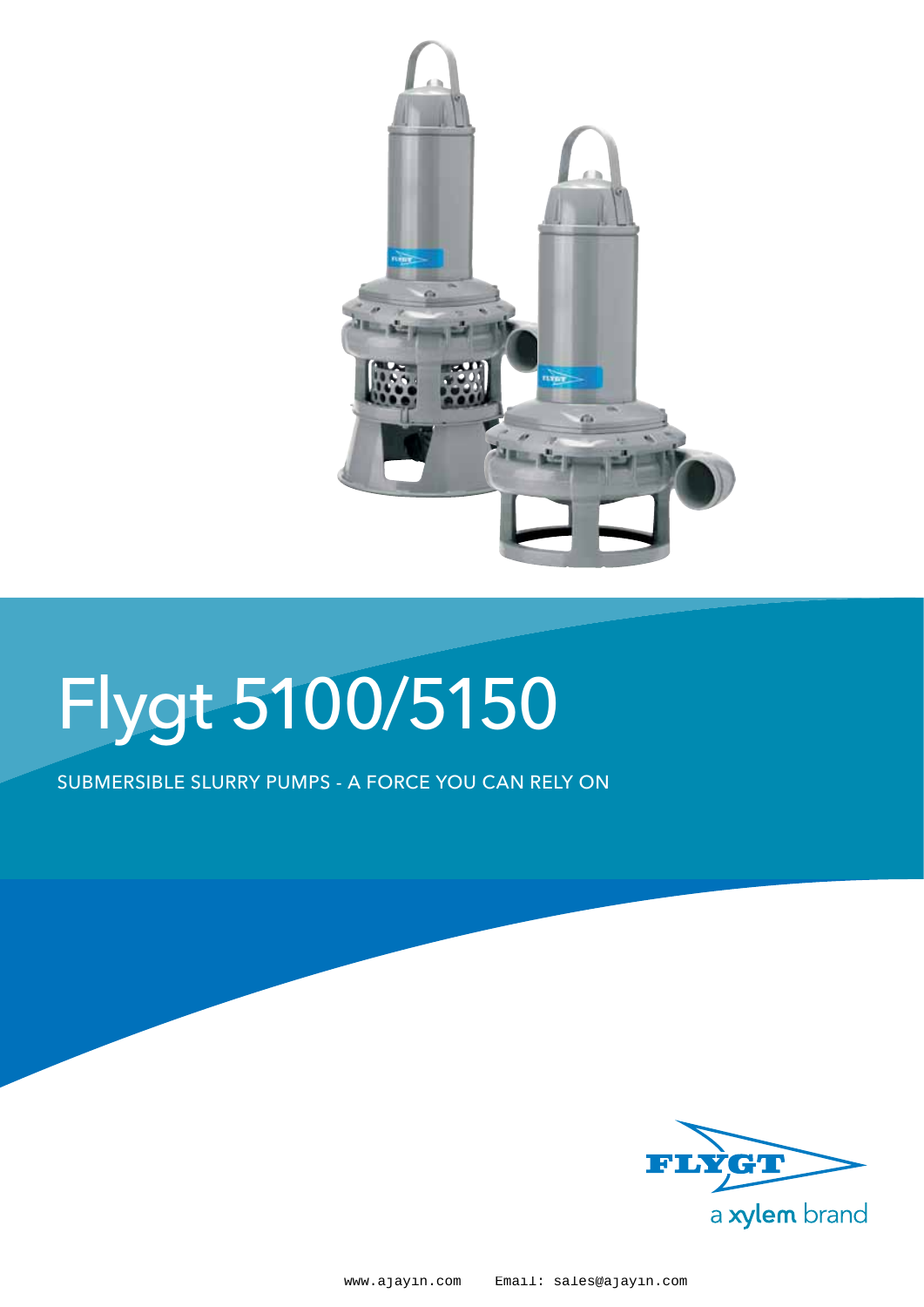# **When the pumping gets tough, rely on Flygt submersibles**



**The removal of abrasive slurry, an essential operation in many industries, makes heavy demands on slurry pumps. Designed to solve the specific problems of pumping high-density slurry, 5100/5150, the latest generation of submersible slurry pumps from Xylem, is a cost-effective solution offering true reliability.** 

Removing abrasive slurry is a tough job, even for a dedicated slurry pump. Parts wear out, maintenance and repair costs are high. In many cases, frequent pump failures lead to costly production downtime. Also, excessive sediment build-up in a sump costs time and money to remove.

Xylem, the world's leading supplier of submersible pumps and mixers, has focused on solving these problems for years, developing slurry pumps that can handle the toughest, high-wear applications.

#### **Why submersibles?**

Flygt submersible slurry pumps offer many advantages over dry-mounted pumps. Operating directly in the slurry, the submersible pump requires no support superstructure. Therefore it occupies less space and installation costs are reduced.

Once installed, the pump requires almost no supervision. Since there are no long or exposed mechanical links between the motor and the volute, less maintenance is required, and operating costs are much lower. A submersible pump is, by definition, completely flood-proof. Also, once submerged, it is virtually silent.

Submersible slurry pumps are often chosen as replacements for dry-mounted pumps where pump failures are frequent and maintenance costs are high. In installations of this type, Flygt slurry pumps have proved to be a reliable alternative, offering continuous operation with low maintenance costs.

#### **Handling the toughest jobs**

5100/5150 slurry pumps are a reliable, cost-effective solution for handling the most abrasive slurries in a broad spectrum of tough industrial environments, such as mining and mineral processing, power generation, steel manufacturing and many other sectors.

 $\mathbf{r}$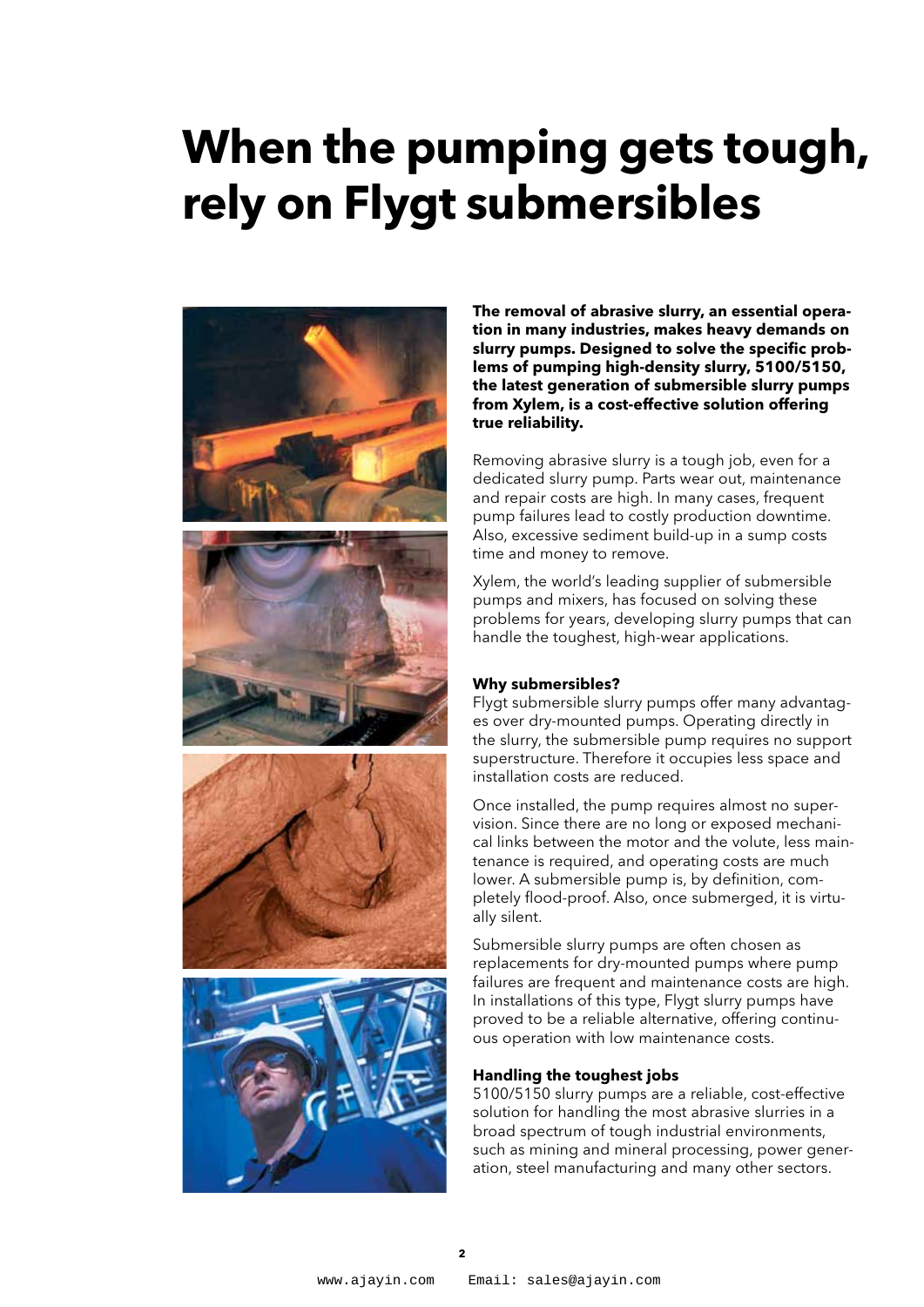# **The Flygt slurry pump for your specific duty is here**



#### **5100/5150 performance range**

5100/5150 pumps are available with a wide range of motor power ratings. Motors and wet ends are combined to give the optimum solution for your specific duty. The result is troublefree pumping of high-density slurry and a more cost-effective pumping solution.



| Model | Rating                            | Discharge ø | Throughlet ø |
|-------|-----------------------------------|-------------|--------------|
| 5100  | 50Hz, 7.5-45 kW<br>60Hz, 12-70 Hp | 100 mm/4"   | 40 mm/1.6"   |
|       |                                   |             |              |
|       |                                   | 150 mm/6"   | 50 mm/2.0"   |

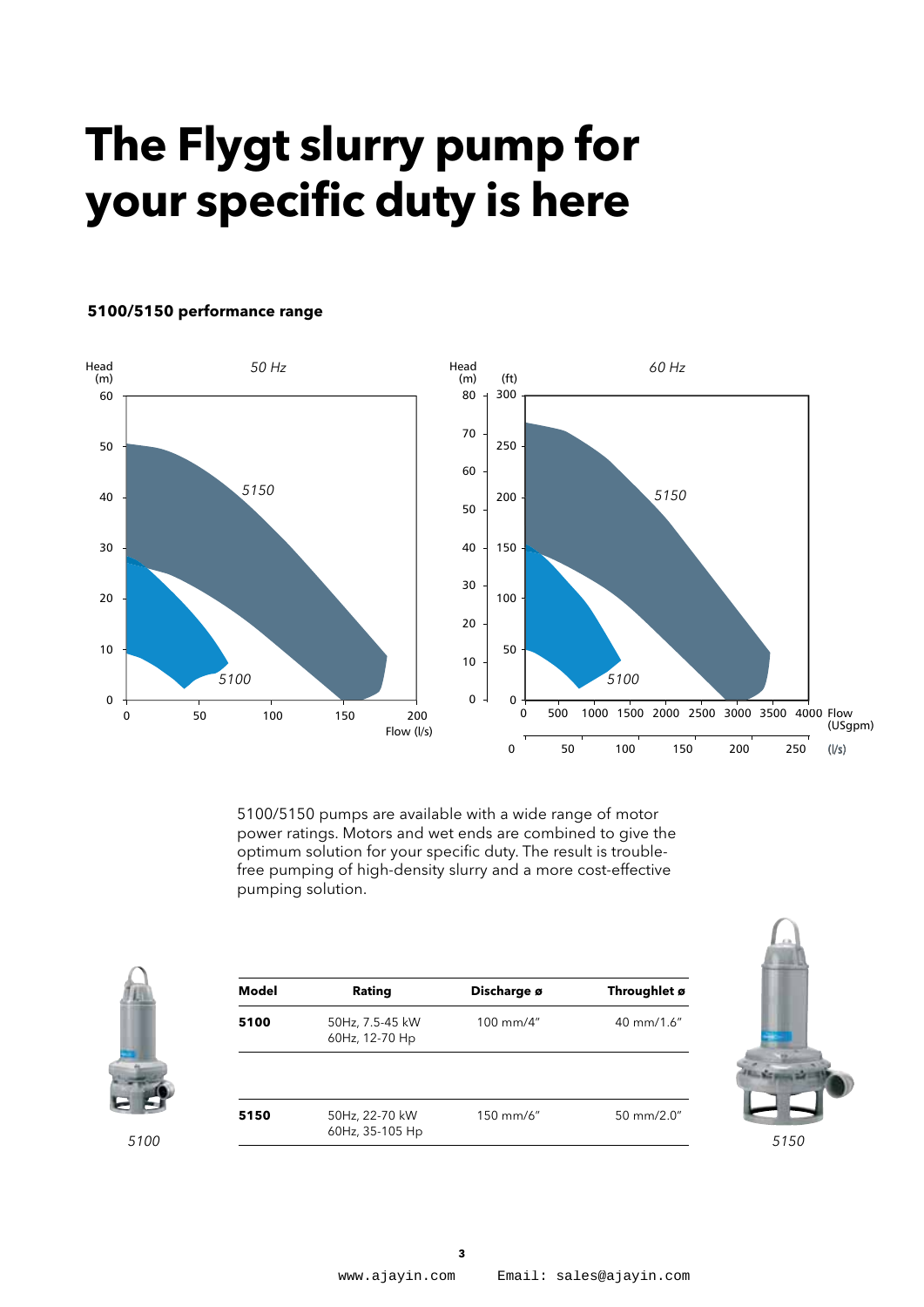### **Cost-effective by design**

#### **Designed for low life-cycle cost**

Slim, robust design makes 5100/5150 pumps easy to install and service, in turn reducing investment and maintenance costs.

#### **Reliability and long life ensured by wear resistant materials**

Essential for a dedicated slurry pump, all wear parts in the 5100/5150 series are in high chrome. The impeller is hardened for maximum wear resistance. This ensures reliable operation with the most abrasive slurries and a long working life.

#### **Wide range of motors ensures optimum solution for your duty**

5100/5150 pumps are fitted with efficient, Class H motors as standard, with built-in sensors for high tempera-ture and leakage. Since the submersible motor can handle 15 starts per hour, it can operate in a smaller sump, which means a more flexible installation.

#### **Lower overall slurry pumping costs due to internal cooling**

An optional internal cooling system means that the pump does not always need to be submerged. It will continue pumping down to low slurry levels, helping to prevent sediment buildup in a sump.

#### **Early warning system protects your budget**

An inspection chamber between the seal unit and the bearings has a built-in sensor for early detection of any fluid build-up. This reduces the risk of internal damage and increases operational reliability.





#### **Large throughlets handle solids of varying sizes**

Large throughlets ensure efficient pumping, even when clumps of particles or large pieces of foreign matter pass through the pump.

#### **High wear resistance, maximum hydraulic efficiency**

The shape of the impeller, with a more sweptback design of the vanes than on a conventional impeller, ensures a more homogenous flow. This minimizes the separation of solids from the carrying fluid, resulting in extremely low wear rates and sustained hydraulic efficiency.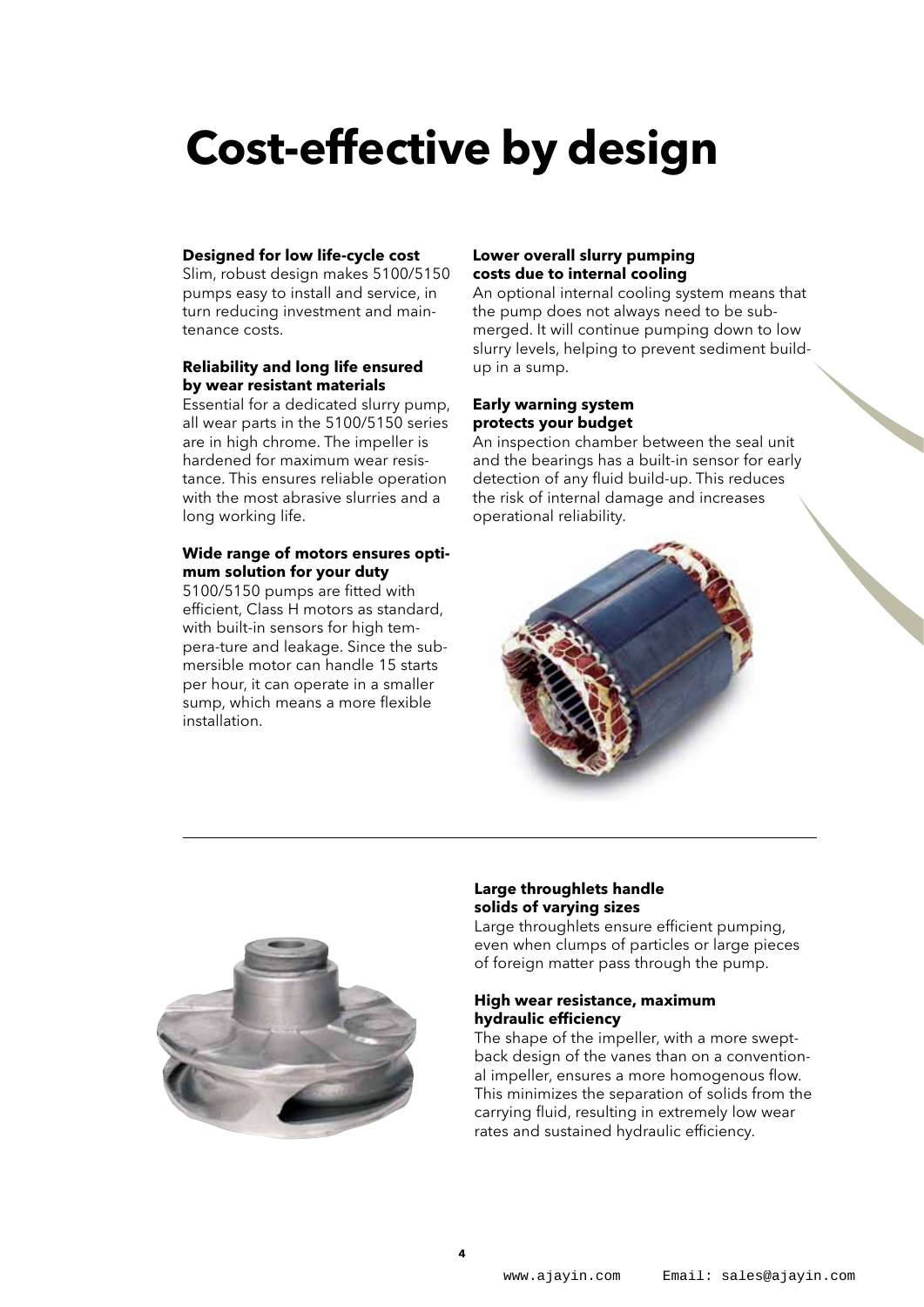

#### **Plug-inTM seal makes replacement simple**

The Plug-inTM seal system provides a perfect fit and faster, simpler replacement. The design also protects the seal surfaces from contaminants during dis-assembly and mounting.



#### **Spin-OutTM seal protection for prolonged seal life and increased reliability**  Spin-outTM is a

patented feature

that protects the outer seal by expelling abrasive particles from the seal chamber. This prolongs the life of the outer seal unit and increases reliability.

#### **Additional seal protection**

The impeller hub is equipped with effective pump-out backvanes that expel abrasive particles. There is also a pressure isolation zone. Together, these features provide additional seal protection by reducing pressure in the mechanical

#### **Agitator for coarser slurries**

seal area.

When pumping coarser slurries, like sand, an agitator mounted on the pump shaft helps to prevent solids build-up on the sump floor.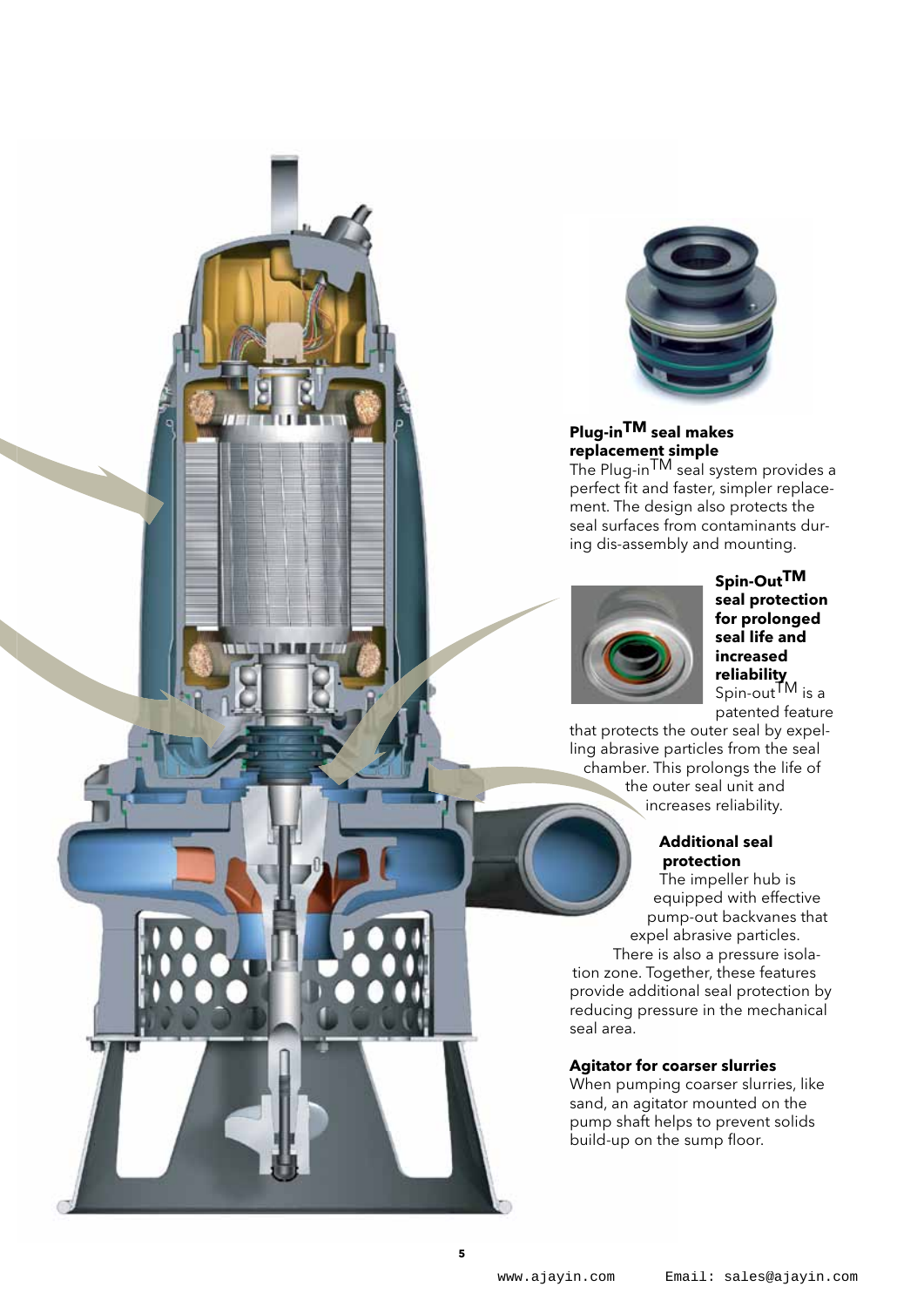# **The flexibility to match your pumping needs**

### We call it clean sump technology

#### **Agitator for coarser slurries**

When pumping coarser slurries, like sand, an agitator mounted on the pump shaft secures maximum resuspension of settled particles. This makes them easier to transport and ensures a clean sump.

#### **Side-mounted mixer for the really tough jobs**

For large sumps with very coarse and heavy particles and/or the need for homogenous slurry, a sidemounted mixer is available. This works in combination with the agitator for the toughest jobs where the agitator alone cannot prevent sediment build-up.

#### **Internal cooling reduces sediment build-up**

An optional internal cooling system means that the pump can continue pumping down to low slurry levels. This also helps to prevent sediment build-up in the sump.

#### **Let us advise you on pump selection**

We have advanced selection tools, test facilities and materials laboratories to help you choose the correct slurry pump for your specific duty. Our system engineering specialists have long experience of system design and pump selection.

We also provide advice and assistance with sump design and the need for an agitator in smaller sumps, or a dedicated mixer in larger sumps.

The bottom line is a cleaner sump at the end of the pumping cycle, and lower overall slurry handling costs.

### Portable and easy to install

#### **The ideal solution for most applications**

Standardized for portable, wet installation, 5100/5150 slurry pumps are versatile and easy to install. Each pump is supplied with a built-in support stand and is free-standing, requiring no additional support structure. The Victaulic<sup>®</sup> flange and coupling allows fast, easy connection to a wide range of commonly available fittings.



*Agitator for coarser slurries.*



*Side-mounted mixer for the really tough jobs.*



*Internal cooling for pumping down to low levels.*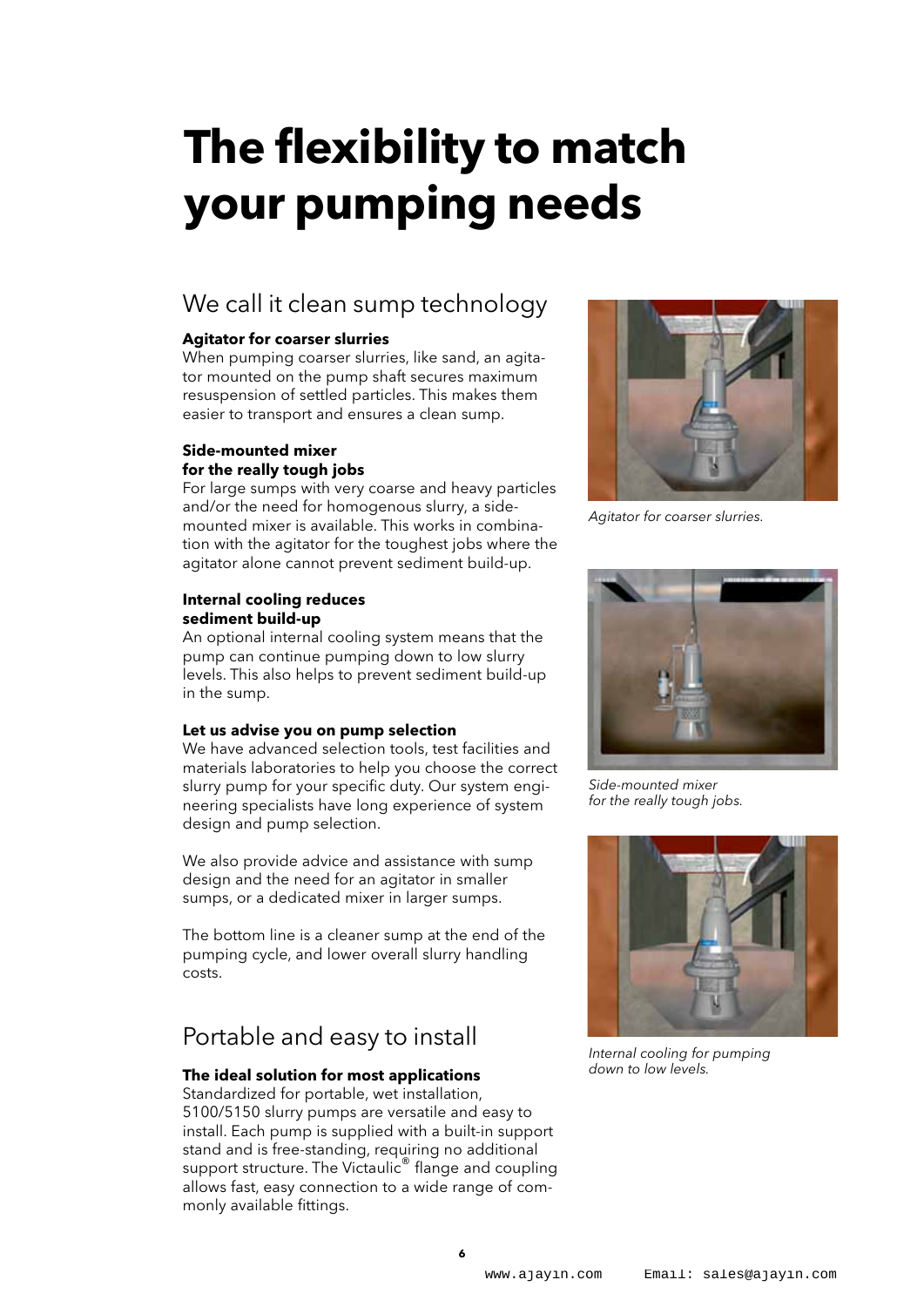### **Service and maintenance**



#### **Your local service network – worldwide**

The level of maintenance and support that you require from your local service partner will differ according to your situation. With Xylem you can choose the type of support package that precisely meets your needs.

From simply supplying slurry pumps to your specifications, to full service assistance on system planning, design, construction, implementation, operation or maintenance: Our total service offering means that you get the service you need, on your terms.

#### **15-year spare parts availability**

We quarantee availability of spare parts for 15 years after we stop production of a pump model. This is just one of the ways in which Xylem meets its longterm commitment to customers.